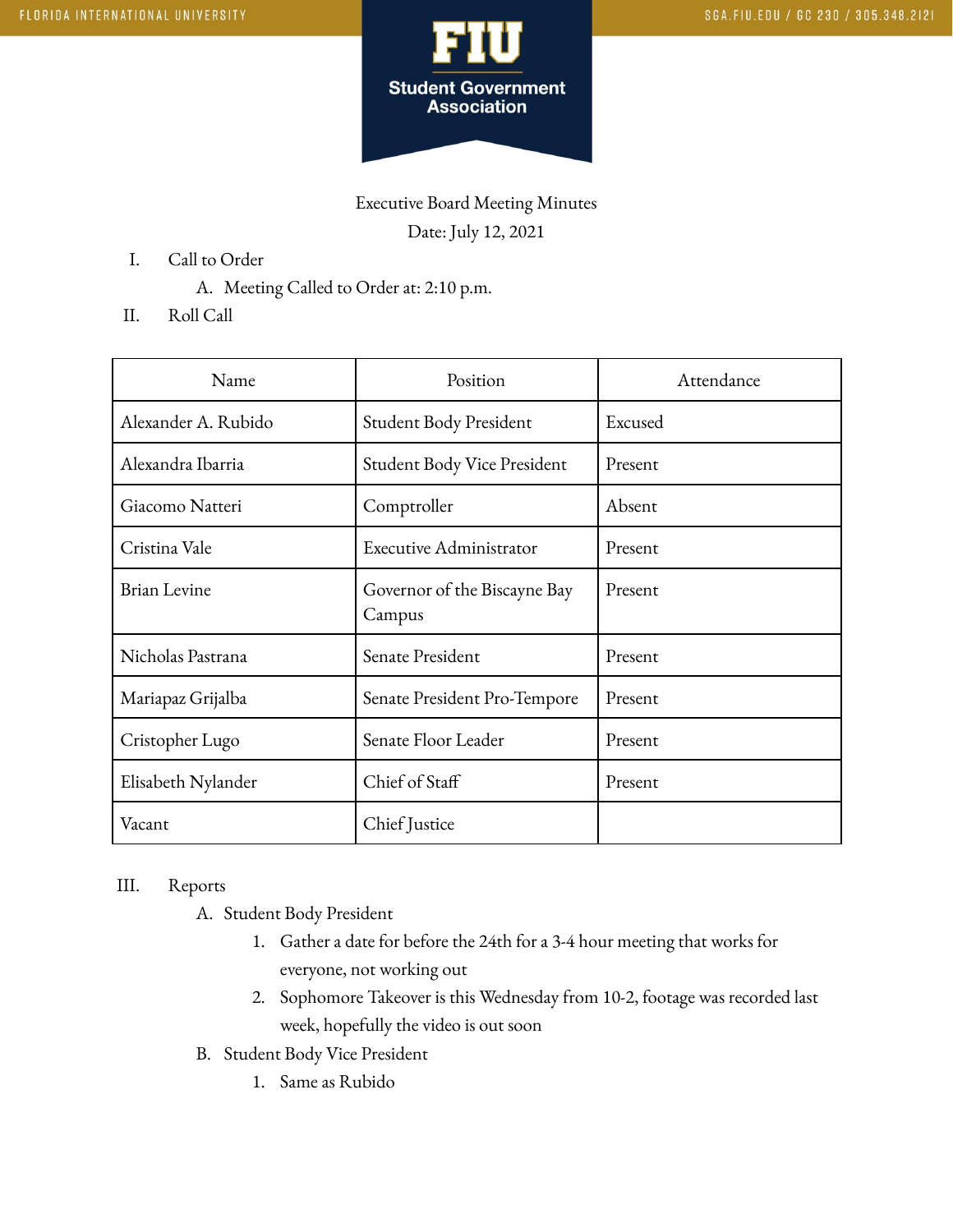- C. Comptroller
	- 1. Absent
- D. Executive Administrator
	- 1. No Report
- E. Governor of the Biscayne Bay Campus
	- 1. First Environmental Resilience lecture from 2-3 this Thursday
	- 2. Still recruiting students
	- 3. Planning welcome back pool party for Saturday August 28 at the Bayview Pool
		- a) Volunteers needed for set up

## F. Senate President

- 1. 6 confirmations for senate today, 2 senate and 4 cabinet positions
- 2. All committees are meeting
- 3. 4-5 pieces of legislation coming through
- 4. Senate retreat next Monday, busses leave at 9 from MMC
- G. Senate President Pro-Tempore
	- 1. Same as Pastrana
	- 2. Retreat activities are being finalized, Eboard is invited
- H. Senate Floor Leader
	- 1. Checking up on Senators to see if they need help
	- 2. On campus beautification and pharmabox initiatives being started
- I. Chief of Staff
	- 1. 4 people going up for confirmation today but cabinet is essentially full now
- J. Chief Justice
	- 1. Vacant
- IV. Old Business

A.

V. New Business

A.

- VI. Advisor Reports
	- A. Michelle
		- 1. August 2nd and 3rd, Uwide Leadership retreat, start time will likely be 10 AM, Monday at MMC and Tuesday at BBC
		- 2. Sophomore Takeover is Wednesday